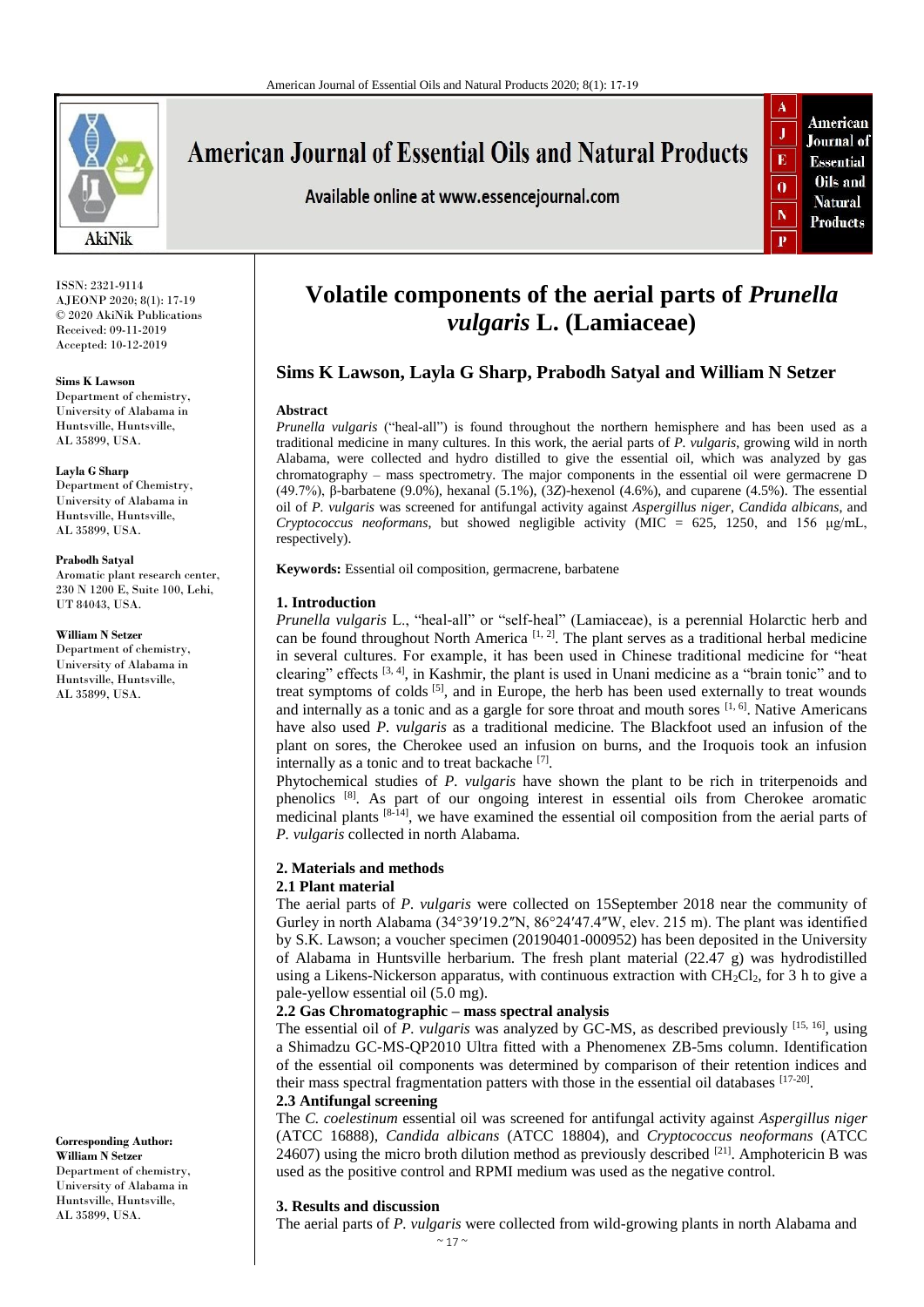hydrodistilled to give a pale-yellow essential oil in 0.022% yield. Twenty-seven compounds representing 99.2% of the composition were identified in the essential oil (see Table 1). The sesquiterpene germacrene D (49.7%) dominated the essential oil with lesser concentrations of β-barbatene (9.0%), hexanal (5.1%), (3*Z*)-hexenol (4.6%), and cuparene (4.5%).

|  | Table 1: Aerial parts essential oil composition of Prunella vulgaris L |  |  |  |  |
|--|------------------------------------------------------------------------|--|--|--|--|
|--|------------------------------------------------------------------------|--|--|--|--|

| $\mathbb{R}^{\mathbb{N}}$ | Compound                   | $\frac{0}{0}$ | RI <sup>a</sup> | Compound                                  | $\frac{0}{0}$ |
|---------------------------|----------------------------|---------------|-----------------|-------------------------------------------|---------------|
| 795                       | 1-Methylhept-2-ene         | 0.4           | 1480            | Germacrene D                              | 49.7          |
| 800                       | Octane                     | 0.8           | 1494            | Bicyclogermacrene                         | 2.5           |
| 801                       | Hexanal                    | 5.1           | 1505            | $\alpha$ -Chamigrene                      | 0.6           |
| 810                       | 2-Hexanol                  | 0.5           | 1507            | Cuparene                                  | 4.5           |
| 850                       | $(2E)$ -Hexenal            | 1.9           | 1517            | δ-Cadinene                                | 0.8           |
| 851                       | (3Z)-Hexenol               | 4.6           | 1533            | $\gamma$ -Cuprenene                       | 1.5           |
| 864                       | 1-Hexanol                  | 1.5           | 1576            | Spathulenol                               | 2.4           |
| 932                       | $\alpha$ -Pinene           | 0.5           | 1654            | $\alpha$ -Cadinol                         | 0.6           |
| 1028                      | Limonene                   | 1.0           | 1829            | Unidentified sesquiterpenoid <sup>b</sup> | 0.8           |
| 1043                      | Benzene acetaldehyde       | 1.4           | 1839            | Phytone                                   | 1.4           |
| 1383                      | <b>ß-Bourbonene</b>        | 1.3           |                 | Monoterpene hydrocarbons                  | 1.5           |
| 1388                      | <b>B-Elemene</b>           | 2.9           |                 | Sesquiterpene hydrocarbons                | 76.6          |
| 1411                      | 2,5-Dimethoxy- $p$ -cymene | 0.5           |                 | Oxygenated sesquiterpenoids               | 3.0           |
| 1414                      | $\alpha$ -Barbatene        | 1.8           |                 | Diterpenoids                              | 1.4           |
| 1417                      | $\beta$ -Ylangene          | 0.9           |                 | Benzenoids                                | 1.9           |
| 1429                      | <b>B-Copaene</b>           | 0.7           |                 | Others                                    | 14.8          |
| 1434                      | $cis$ -Thujopsene          | 0.5           |                 | <b>Total Identified</b>                   | 99.2          |
| 1448                      | <b>B-Barbatene</b>         | 9.0           |                 |                                           |               |

<sup>a</sup> Retention Index determined with reference to a homologous series of *n*-alkanes on a ZB-5ms column

<sup>b</sup>207(6%), 191(100%), 163(40%), 151(71%), 146(37%), 131(43%), 123(74%), 107(67%), 105(61%), 95(60%), 93(77%), 91(71%), 83(95%), 81(76%), 79(57%), 77(54%), 69(61%), 67(53%), 55(52%), 43(28%), 41(47%)

The aerial parts essential oil of *P. vulgaris* from north Alabama showed a chemical composition markedly different from previous reports from Iran <sup>[22]</sup> and from China <sup>[23-24]</sup>.

Chen and co-workers reported that the leaf essential oil of *P. vulgaris* collected from Anhui province, China, was composed mainly of aromadendrene (55.4%), cucumber alcohol  $(8.5\%)$  and phytol  $(5.1\%)$ <sup>[23]</sup>. This analysis is doubtful, however. The Kovats retention indices were not reported, but the retention time of "aromadendrene" was between those of limonene and linalool on a DB-5 column, and there are several other compounds listed that are out of order for elution from a DB-5 column. Yang and co-workers used headspace solid-phase micro extraction (HS-SPME) followed by GC-MS to analyze *P. vulgaris* aerial parts from Changchun, China, and found phytone (12.5%), α-santalene (11.2%),  $\alpha$ -bourbonene (5.7%), geranyl acetone (5.7%), and caryophyllene oxide  $(5.1\%)$  to be the major components  $[24]$ . The identification of geranyl acetone and α-santalene are in doubt, however; the reported RI values (1446 and 1453, respectively on a DB-5 column) are too different from those in the Adams database (1453 and 1416, respectively on a DB- $5$  column)  $^{[17]}$ .

The essential oil of *P. vulgaris* was screened for antifungal activity against *Aspergillus niger*, *Candida albicans*, and *Cryptococcus neoformans*, but showed negligible activity  $(MIC = 625, 1250, and 156 \mu g/mL$ , respectively).

## **4. Conclusions**

The essential oil compositions from *P. vulgaris* from different geographical areas vary widely. The chemical differences are likely to have profound effects on the biological activities of this herbal medicine and should be considered. Since the essential oil compositions of *P. vulgaris* reported in the literature are in doubt, it would be useful for additional analysis of this herbal medicinal plant from other geographical areas to be carried out.

#### **5. Acknowledgments**

This work was carried out as part of the activities of the

Aromatic PLANT RESEARCH CENTER (APRC, https://aromaticplant.org/). We are grateful to Chelsea N. Powers for carrying out the antifungal screening.

## **6. Conflicts of Interest**

The authors declare no conflicts of interest.

### **7. References**

- 1. Foster S, Duke, J.A. A Field Guide to Medicinal Plants. Houghton Mifflin, Boston, Massachusetts, USA, 1990.
- 2. Kartesz JT. The biota of North America program (BONAP). Available online: http://bonap.net/MapGallery/County/Prunellavulgaris.png (accessed on Aug 13, 2019).
- 3. Du D, Cheng Z, Chen D. A new unusual  $\Delta^{11(12)}$ -Oleane triterpene and anti-complementary triterpenes from *Prunella vulgaris* spikes natural product communications. 2012; 7(4):501-505.
- 4. Gu XJ, Li YB, Li P, Qian SH, Zhang JF. Triterpenoids saponins from the spikes of *Prunella vulgaris,* Helvetica Chimica Acta. 2007; 90:72-78.
- 5. Rasool R, Ganai BA, Akbar S, Kamili AN, Masood A. Phytochemical screening of *Prunella vulgaris* L. An important medicinal plant of Kashmir, Pakistan Journal of pharmaceutical sciences. 2010; 23(4):399-402.
- 6. Grieve M. A Modern Herbal, Dover Publications, New York, NY, USA, 1971, 2.
- 7. Moerman DE. Native American Ethno botany. Timber Press, Portland, OR, USA, 1998.
- 8. Setzer W. The Phytochemistry of Cherokee aromatic medicinal plants medicines. 2018; 5(4):121.
- 9. Satyal P, Craft JD, Dosoky NS, Setzer WN. The chemical compositions of the volatile oils of garlic (*Allium sativum*) and wild garlic (*Allium vineale*), Foods. 2017; 6(8):63.
- 10. Woods KE, Chhetri BK, Jones CD, Goel N, Setzer WN. Bioactivities and compositions of *Betula nigra* essential oils, Journal of medicinally active plants. 2013; 2(1):1–9.
- 11. Steinberg KM, Satyal P, Setzer WN. Bark essential oils